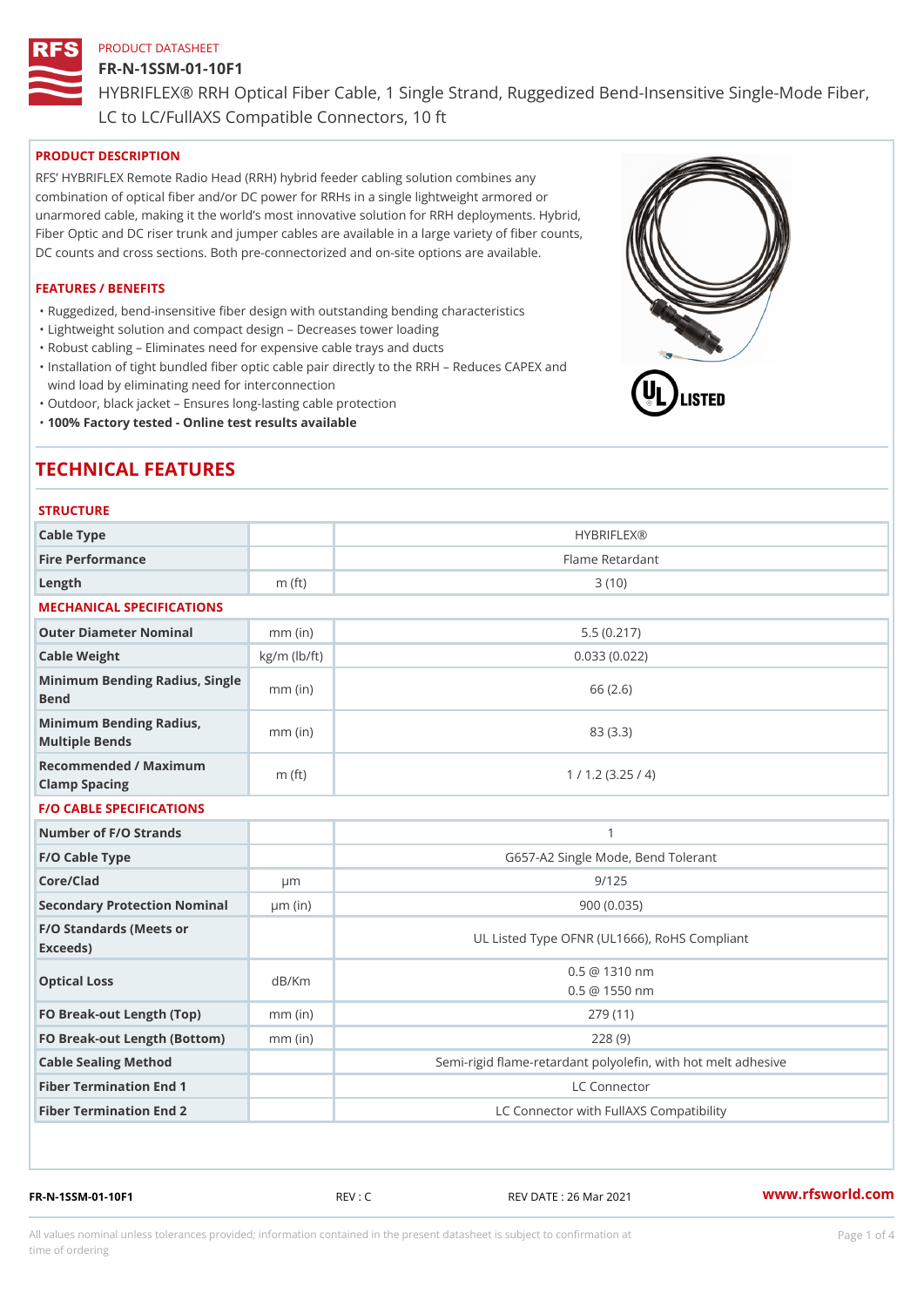# FR-N-1SSM-01-10F1

HYBRIFLEX® RRH Optical Fiber Cable, 1 Single Strand, Ruggedized Be LC to LC/FullAXS Compatible Connectors, 10 ft

| CABLE JACKET                                    |                             |                                             |  |  |  |
|-------------------------------------------------|-----------------------------|---------------------------------------------|--|--|--|
| UV-Protection Individual and<br>External Jacket |                             | Yes                                         |  |  |  |
| Jacket Material                                 |                             | Flame Retardant, Indoor/Outdoor, PVC, Black |  |  |  |
| TESTING AND ENVIRONMENTAL                       |                             |                                             |  |  |  |
| Storage Temperature                             | $^{\circ}$ C ( $^{\circ}$ F | $-40$ to $70$ ( $-40$ to $158$ )            |  |  |  |
| Operation Temperature                           | $^{\circ}$ C ( $^{\circ}$ F | $-40$ to 65 ( $-40$ to 149)                 |  |  |  |
| Installation Temperature                        | $^{\circ}$ C ( $^{\circ}$ F | $-20$ to 65 ( $-4$ to 149)                  |  |  |  |
| Jacket Specifications                           |                             | UL 1666                                     |  |  |  |

# EXTERNAL DOCUMENT LINKS

NOTES

Installation Guidelwinessad QuickShip 2.0 Program [Informa](http://www.rfsworld.com/images/hybriflex/quickship_program_2.pdf)tion: On-line Factory Te[s](https://www.rfsworld.com/pictures/userfiles/programs/AAST Latest Version.zip)teResults:

#### ADDITIONAL ASSEMBLIES - 1 PAIR SM FIBERED DITIONAL ASSEMBLIES - 2 PAIR SM FIBER

| Length, ft | Model Number                     |
|------------|----------------------------------|
| 10         | $FR - N - 1$ S M - 01 - 10 F 1   |
| 20         | FR-N-1SM-01-20F1                 |
| 30         | FR-N-1SM-01-30F1                 |
| 40         | $FR - N - 1$ S M - 0 1 - 4 0 F 1 |
| 50         | $FR - N - 1$ S M - 01 - 50 F 1   |
| 60         | $FR - N - 1$ S M - 01 - 60 F 1   |
| 79         | FR-N-1SM-01-70F1                 |
| 80         | $FR - N - 1$ S M - 01 - 80 F 1   |
| 90         | $FR - N - 1$ S M - 01 - 90 F 1   |
| 100        | $FR - N - 1 S M - 01 - 100 F1$   |

| Length, ft | Model Number                  |
|------------|-------------------------------|
| 10         | $FR - N - 2 SM - 01 - 10 F1$  |
| 20         | FR-N-2SM-01-20F1              |
| 30         | $FR - N - 2SM - 01 - 30F1$    |
| 40         | $FR - N - 2 SM - 01 - 40 F1$  |
| 50         | FR-N-2SM-01-50F1              |
| 60         | FR-N-2SM-01-60F1              |
| 70         | $FR - N - 2 SM - 01 - 70 F1$  |
| 80         | FR-N-2SM-01-80F1              |
| 90         | $FR - N - 2 S M - 01 - 90 F1$ |
| 100        | $FR - N - 2 SM - 01 - 100 F1$ |
|            |                               |

FR-N-1SSM-01-10F1 REV : C REV DATE : 26 Mar 2021 [www.](https://www.rfsworld.com)rfsworld.com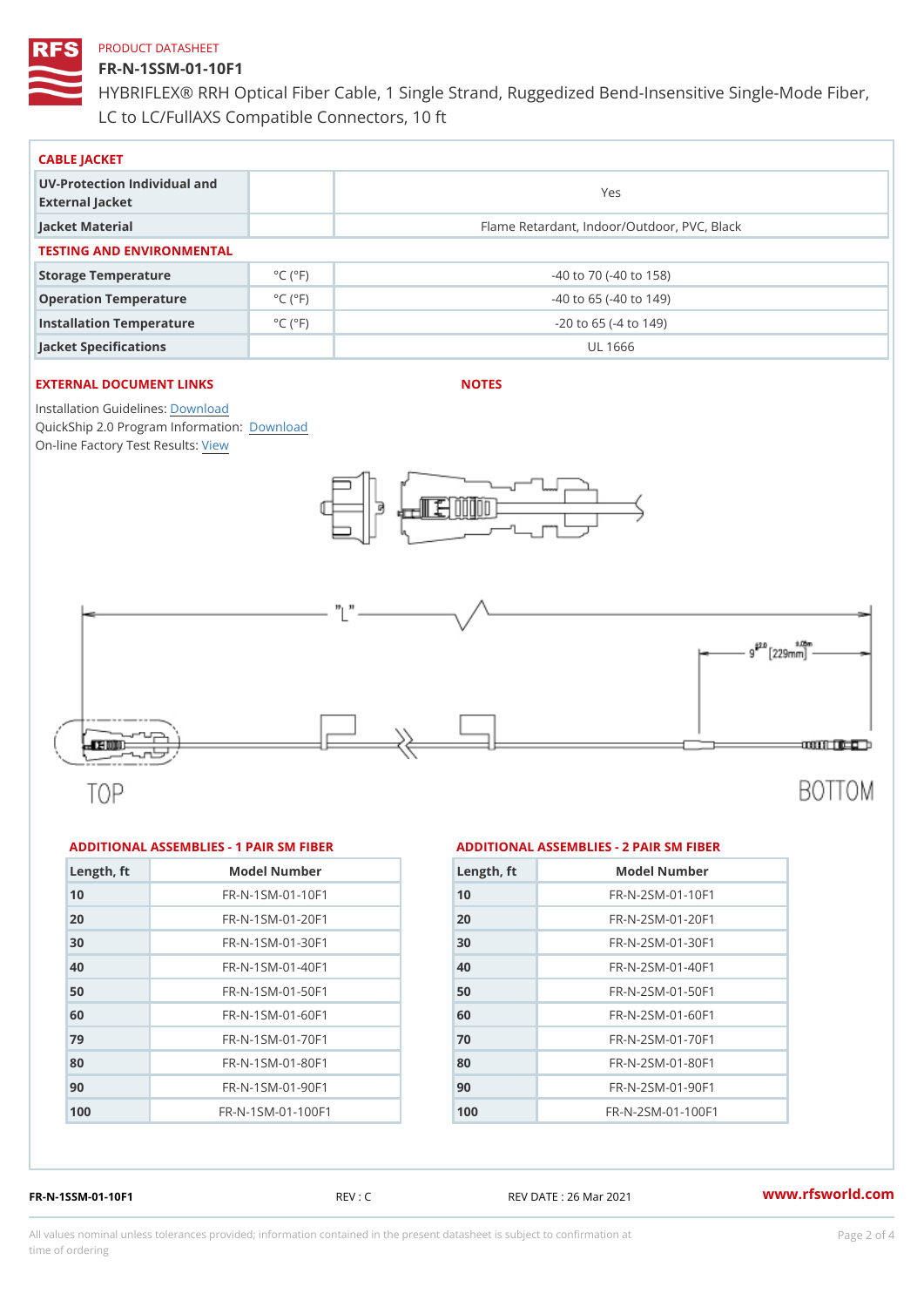### FR-N-1SSM-01-10F1

HYBRIFLEX® RRH Optical Fiber Cable, 1 Single Strand, Ruggedized Be LC to LC/FullAXS Compatible Connectors, 10 ft

ADDITIONAL ASSEMBLIES - 3 PAIR SM FIBERED DITIONAL ASSEMBLIES - 4 PAIR SM FIBER

| Length, ft | Model Number                   |
|------------|--------------------------------|
| 10         | $FR - N - 3 S M - 01 - 10 F1$  |
| 20         | FR-N-3SM-01-20F1               |
| 30         | FR-N-3SM-01-30F1               |
| 40         | $FR - N - 3 S M - 01 - 40 F1$  |
| 50         | FR-N-3SM-01-50F1               |
| 60         | $FR - N - 3 S M - 01 - 60 F1$  |
| 79         | $FR - N - 3 S M - 01 - 70 F1$  |
| 80         | $FR - N - 3 S M - 01 - 80 F1$  |
| 90         | FR-N-3SM-01-90F1               |
| 100        | $FR - N - 3 S M - 01 - 100 F1$ |

| Length, ft | Model Number                   |
|------------|--------------------------------|
| 10         | FR-N-4SM-01-10F1               |
| 20         | $FR - N - 4 S M - 01 - 20 F1$  |
| 30         | $FR - N - 4 S M - 01 - 30 F1$  |
| 40         | FR-N-4SM-01-40F1               |
| 50         | $FR - N - 4 S M - 01 - 50 F1$  |
| 60         | $FR - N - 4 SM - 01 - 60 F1$   |
| 70         | $FR - N - 4 SM - 01 - 70 F1$   |
| 80         | $FR - N - 4 S M - 01 - 80 F1$  |
| 90         | FR-N-4SM-01-90F1               |
| 100        | $FR - N - 4 S M - 01 - 100 F1$ |

#### ADDITIONAL ASSEMBLIES - 1 STRAND SM FABSDRTIONAL ASSEMBLIES - 2 STRAND SM FIBER

| 10<br>FR-N-1SSM-01-10F1<br>10<br>20<br>20<br>$FR - N - 1$ S S M - 01 - 20 F 1<br>30<br>FR-N-1SSM-01-30F1<br>30<br>40<br>$FR - N - 1$ S S M - 01 - 40 F 1<br>40<br>50<br>50<br>FR-N-1SSM-01-50F1<br>60<br>$FR - N - 1$ S S M - 01 - 60 F 1<br>60<br>70<br>70<br>FR-N-1SSM-01-70F1<br>80<br>FR-N-1SSM-01-80F1<br>80<br>90<br>FR-N-1SSM-01-90F1<br>90<br>100<br>$FR - N - 1$ S S M - 01 - 100 F 1<br>100 | Length, ft | Model Number | Length, ft | Model Number                      |
|-------------------------------------------------------------------------------------------------------------------------------------------------------------------------------------------------------------------------------------------------------------------------------------------------------------------------------------------------------------------------------------------------------|------------|--------------|------------|-----------------------------------|
|                                                                                                                                                                                                                                                                                                                                                                                                       |            |              |            | FR-N-2SSM-01-10F1                 |
|                                                                                                                                                                                                                                                                                                                                                                                                       |            |              |            | FR-N-2SSM-01-20F1                 |
|                                                                                                                                                                                                                                                                                                                                                                                                       |            |              |            | FR-N-2SSM-01-30F1                 |
|                                                                                                                                                                                                                                                                                                                                                                                                       |            |              |            | FR-N-2SSM-01-40F1                 |
|                                                                                                                                                                                                                                                                                                                                                                                                       |            |              |            | FR-N-2SSM-01-50F1                 |
|                                                                                                                                                                                                                                                                                                                                                                                                       |            |              |            | $FR - N - 2$ S S M - 01 - 60 F 1  |
|                                                                                                                                                                                                                                                                                                                                                                                                       |            |              |            | $FR - N - 2$ S S M - 01 - 70 F 1  |
|                                                                                                                                                                                                                                                                                                                                                                                                       |            |              |            | FR-N-2SSM-01-80F1                 |
|                                                                                                                                                                                                                                                                                                                                                                                                       |            |              |            | FR-N-2SSM-01-90F1                 |
|                                                                                                                                                                                                                                                                                                                                                                                                       |            |              |            | $FR - N - 2$ S S M - 01 - 100 F 1 |

### ADDITIONAL ASSEMBLIES - 3 STRAND SM

| 1 FABDRTIONAL ASSEMBLIE |  |
|-------------------------|--|
|                         |  |

|  | FAEDERTIONAL ASSEMBLIES - 4 STRAND SM FIBERI |  |  |  |  |
|--|----------------------------------------------|--|--|--|--|
|--|----------------------------------------------|--|--|--|--|

| Length, ft | Model Number                    |
|------------|---------------------------------|
| 10         | FR-N-3SSM-01-10F1               |
| 20         | FR-N-3SSM-01-20F1               |
| 30         | FR-N-3SSM-01-30F1               |
| 40         | FR-N-3SSM-01-40F1               |
| 50         | FR-N-3SSM-01-50F1               |
| 60         | FR-N-3SSM-01-60F1               |
| 70         | $FR - N - 3 S S M - 01 - 70 F1$ |
| 80         | FR-N-3SSM-01-80F1               |
| 90         | $FR - N - 3 S S M - 01 - 90 F1$ |
| 100        | FR-N-3SSM-01-100F1              |

| $L$ ength, ft | Model Number                     |
|---------------|----------------------------------|
| 10            | $FR - N - 4$ S S M - 01 - 10 F 1 |
| 20            | FR-N-4SSM-01-20F1                |
| 30            | $FR - N - 4$ S S M - 01 - 30 F 1 |
| 40            | $FR - N - 4$ S S M - 01 - 40 F 1 |
| 50            | FR-N-4SSM-01-50F1                |
| 60            | FR-N-4SSM-01-60F1                |
| 70            | $FR - N - 4 S S M - 01 - 70 F1$  |
| 80            | FR-N-4SSM-01-80F1                |
| 90            | $FR - N - 4$ S S M - 01 - 90 F 1 |
| 100           | FR-N-4SSM-01-100F1               |

FR-N-1SSM-01-10F1 REV : C REV DATE : 26 Mar 2021 [www.](https://www.rfsworld.com)rfsworld.com

All values nominal unless tolerances provided; information contained in the present datasheet is subject to Pcapgeling that i time of ordering